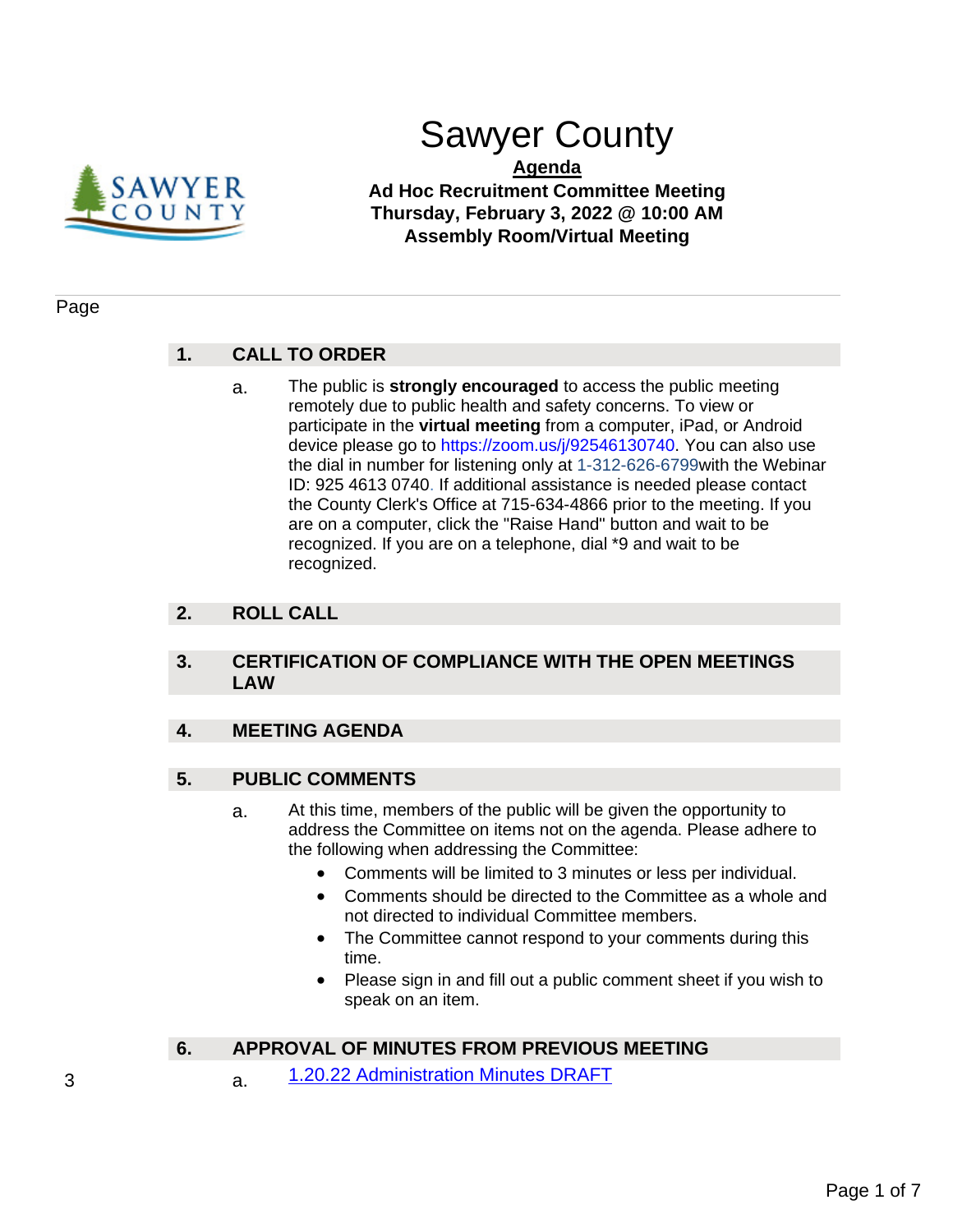# **7. ADMINISTRATOR JOB DESCRIPTION REVIEW (DISCUSSION AND POSSIBLE ACTION)**

4 - 7 a. [County Administrator 01.20.22 Job Description](#page-3-0)

## **8. CLOSED SESSION**

a. Pursuant to Wisconsin Statutes 19.85(1)(c) enter closed session to consider employment, promotion, compensation or performance evaluation data of any public employee over which the governmental body has jurisdiction or exercises responsibility.

## **9. OPEN SESSION**

## **10. FUTURE AGENDA ITEMS**

## **11. CORRESPONDENCE, REPORTS FROM CONFERENCES AND MEETINGS, OTHER MATTERS FOR DISCUSSION ONLY**

## **DISCLAIMER:**

*A quorum of the County Board of Supervisors or of any of its committees may be present at this meeting to listen and observe. Neither the Board nor any of the committees have established attendance at this meeting as an official function of the Board or committee(s) or otherwise made a determination that attendance at the meeting is necessary to carry out the Board or committee's function. The only purpose for other supervisors attending the meeting is to listen to the information presented. Neither the Board nor any committee (other than the committee providing this notice and agenda) will take any official action with respect to this noticed meeting.* 

*Copy sent via email to: County Clerk and News Media. Note: Any person wishing to attend whom, because of a disability, requires accommodation should call the Sawyer County Clerk's Office (715.634.4866) at least 24 hours before the scheduled meeting so appropriate arrangements can be made.*

Page 2 of 7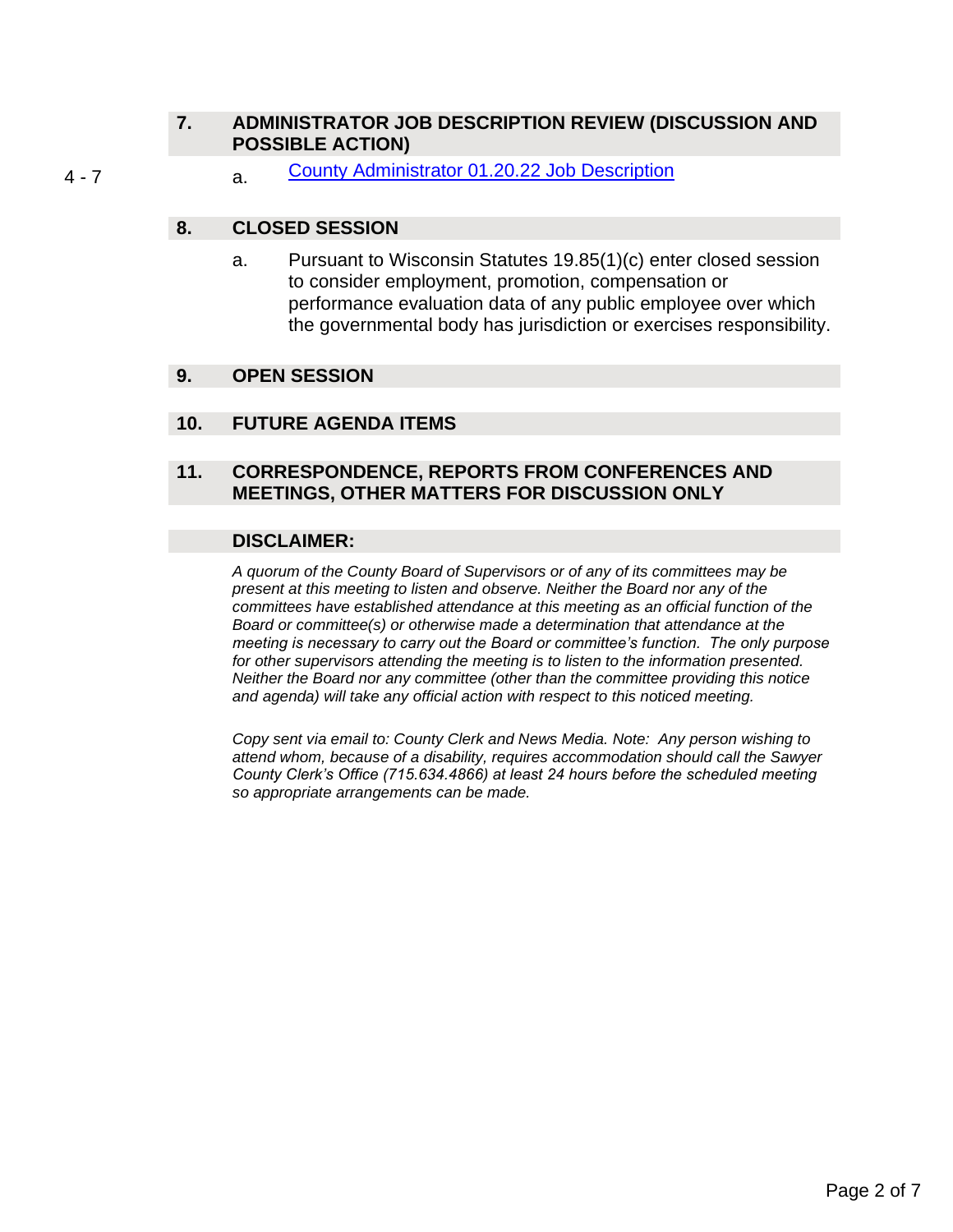<span id="page-2-0"></span>**Minutes of the January 20th meeting of the Sawyer County Ad Hoc Recruitment Committee Of the Sawyer County Board of Supervisors Assembly Room; Sawyer County**



**Voting Committee Members (X) Present: Others Present:** Chair: **Ron Kinsley** Tom Hoff Mike Coleson  $\boxtimes$  Vice Chair: Dale Schleeter Lynn Fitch Linda Zillmer - Virtual  $\boxtimes$  Tweed Shuman David Bretl-Virtual  $\boxtimes$  Ron Buckholtz  $\boxtimes$  Tom Duffy @ 5:03 pm

**Call to Order –** Chair Kinsley called the meeting to order at 5:00 pm.

**Certification of Compliance** with the open meeting law was met. Roll Call taken; quorum was met.

**Meeting Agenda –**

**Public Comments –**

**Minutes –** A motion was made to approve the minutes of January 13, 2022, by Mr. Buckholtz; second by Mr. Schleeter. Motion carried without negative vote.

**Closed Session** – At 5:02 pm, a motion was made by Mr. Buckholtz; second by Mr. Shuman to enter closed session pursuant to Wisconsin Statutes 19.85(1)(c) to consider employment, promotion, compensation or performance evaluation data of any public employee over which the governmental body has jurisdiction or exercises responsibility. A roll call vote was taken and passed 5 – 0; "aye" votes from Kinsley, Schleeter, Shuman, Buckholtz and Duffy.

**Open Session** – At 6:04 pm a motion was made by Mr. Buckholtz to return to open session; second by Mr. Shuman. Motion carried without negative vote.

During open session, a motion was made by Mr. Duffy; second by Mr. Buckholtz to recommend the hiring of Public Administration Associates, LLC for the recruitment process and move forward to County Board for final approval. Motion carried without negative vote.

**Meeting Date/Time –** The next meeting of the Ad Hoc Recruitment Committee will be Wednesday, February 3, at 10:00 am in the Assembly Room.

Meeting adjourned at 6:08 pm Minutes recorded by Lynn Fitch, County Clerk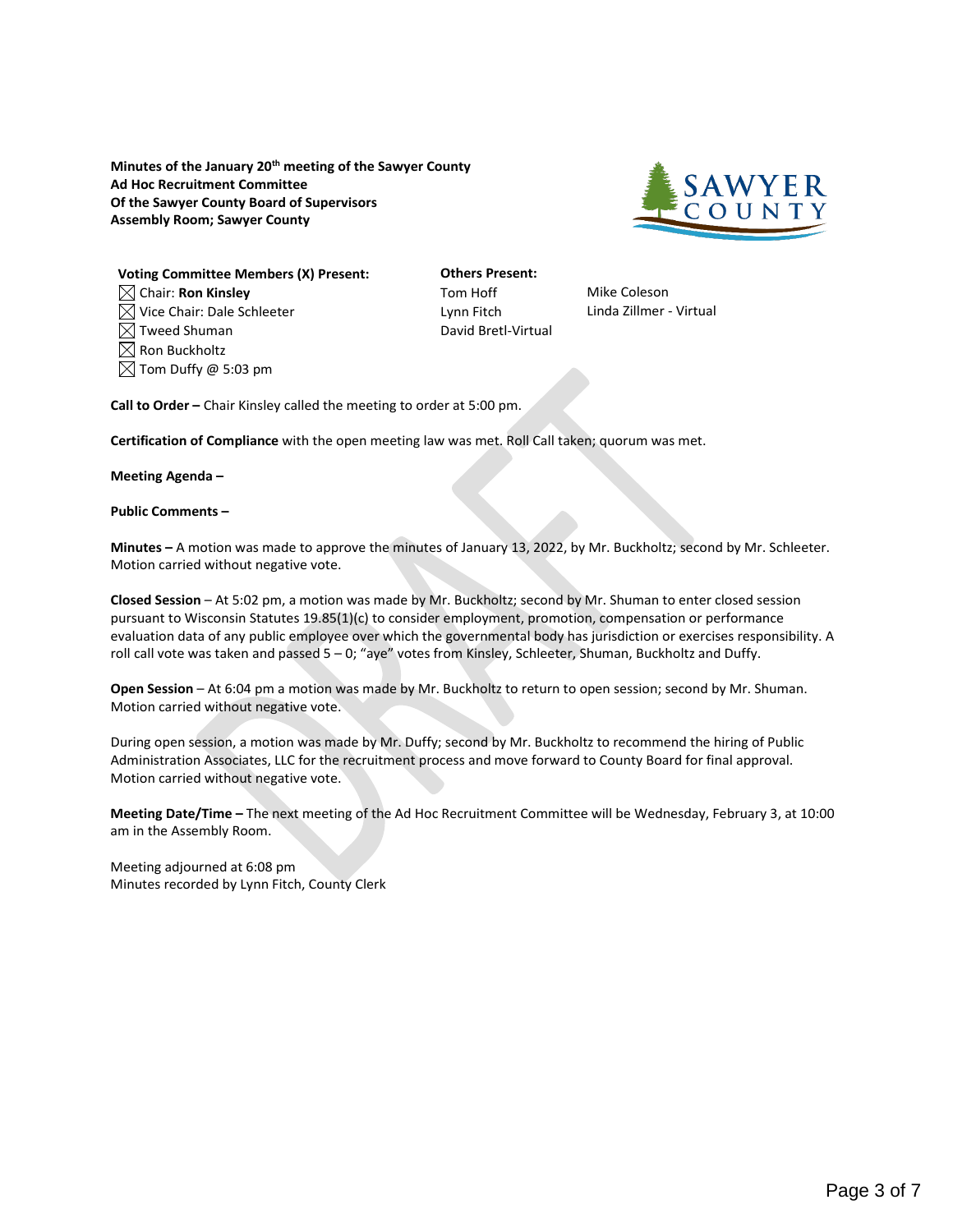### **Sawyer County Position Description**

<span id="page-3-0"></span>Title: County Administrator

Department: Administration

#### **POSITION SUMMARY**

This position is responsible for coordinating administrative and management functions of the County government as provided by Sections 59.18 and 59.42 of the Wisconsin Statutes by providing leadership and direction while working closely and collaborating with the County Board, elected officials and department heads to drive the County's objectives.

#### **SUPERVISION**

This position supervises all department heads, but each department head supervises employees of their respective department.

**ESSENTIAL DUTIES AND RESPONSIBILITIES** include the following. Other duties may be assigned.

Acting as the chief administrative officer of the county, ensuring the proper administration of all affairs of the county.

Performing those duties for the position as set forth in the Wisconsin Statues and Sawyer County Code of Ordinances.

Ensuring the observance and enforcement of all county ordinances and policies by all county officials and department heads.

Analyzing and recommending a county organization structure, including program development, to facilitate efficient and effective delivery of services to the public, and recommending revisions as needed.

Preparing and maintaining a county long-range planning program.

Submitting to the County Board an annual budget, together with a complete report on the finances and activities of the county for the preceding year. Delineating and justifying requests for expenditures for new and/or expanded programs.

Informing the County Board regarding the financial and general condition of the county, including the status of individual departments, on at least a quarterly basis, or more frequently if required. Making recommendations for changes and future needs.

Preparing reports, including conclusions and recommendations, for solution of administrative and operational problems.

Making recommendations regarding county staffing needs that ensure efficiency and cost effectiveness of operations.

Attending all meetings of the County Board and its' committees; taking part in the discussion of all matters coming before the County Board or committees; and providing requested information and/or recommendations. Monitoring developments in federal and state legislation and governmental affairs that may have an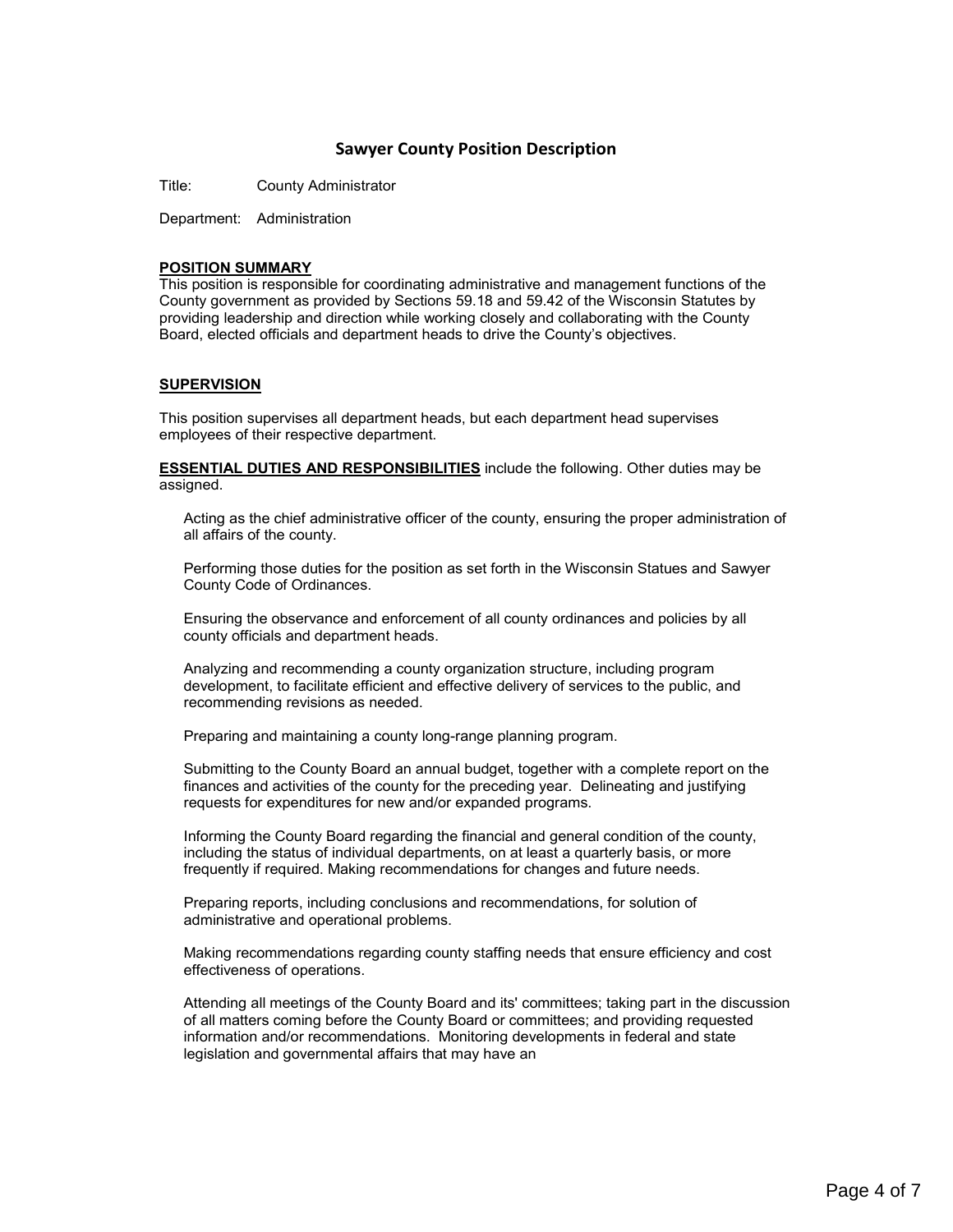influence on the operation of Sawyer County government. Recommending public policy positions to the County Board that improve county administration and further the county's interests.

Ensuring that contracts on behalf of the county are lawfully executed, except as may be otherwise provided by ordinance, resolution or state statutes.

Recommending ordinances, resolutions and policies to the County Board, through the appropriate committee, as may be considered necessary, to promote and improve county operations or services.

Recommending the determination of countywide priorities for programs and activities in coordination with appropriate liaison committees and their department heads.

Representing the county at public functions and intergovernmental meetings.

Appointing the members of all boards and commissions where the statutes provide that such appointment shall be made by the county board or by the chairperson of the board. All appointments to boards and commissions by the administrator shall be subject to confirmation of the county board.

Reviewing new grant applications and any other applications that are necessary for the receipt of funds for county programs.

Reviewing agendas and minutes of county board committees in order to keep informed regarding their activities and to ensure that other parties, as appropriate, are kept informed and involved in the decision process.

Interviewing and appointing a final candidate for a department head position, subject to the final approval of the appointing authority; but this paragraph shall not apply where the statutes provide otherwise.

Assigning and directing work to a department head, except as otherwise required by law.

Conducting regular department head staff meetings.

Addressing complaints concerning the job performance of department heads, ascertain facts through a fair and impartial investigation, and, when appropriate, discipline or remove nonelected department heads.

Addressing inquiries or complaints concerning incidents in any County department by conferring with the department head, defining a course of action, requiring the department head to report back with a recommendation for resolving any problem. and responding to the person initiating the inquiry or complaint.

Coordinating with the Bargaining Committee and Human Resources Coordinator in the development of collective bargaining strategy.

Appointing and supervising non-elected department heads and completing their annual performance evaluation.

Demonstrate a commitment to county safety and risk management efforts.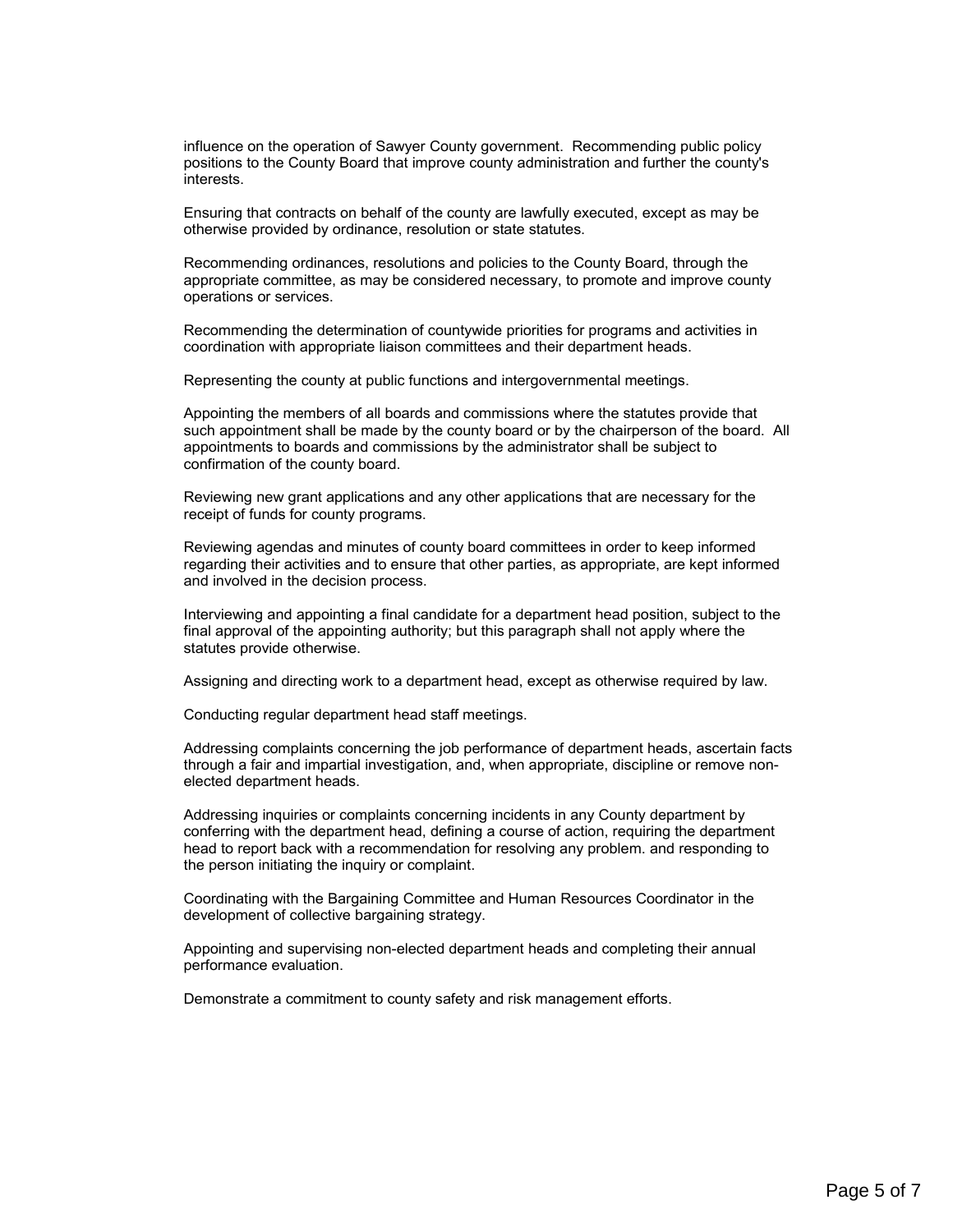**QUALIFICATIONS** To perform this job successfully, an individual must be able to perform each essential duty satisfactorily. The requirements listed below are representative of the knowledge, skill, and/or ability required. Reasonable accommodations may be made to enable individuals with disabilities to perform the essential functions.

#### **Education and/or Experience**

Bachelor's degree in public policy, business planning, or related field, with a Master's in Public Administrations and/or Master's in Business Administration strongly preferred. Five years of experience showing progressive responsibility and experience in an organization of similar size and/or complexity and a thorough understanding of government operations. Strong leadership, communication, negotiation and relationship building skills needed.

#### **Interactions and Communications**

Interactions with others are frequently focused on complex issues of major importance to the County organization.

#### **Certificates, Licenses, Registrations**

Valid Wisconsin driver license.

Proof of minimum auto liability insurance coverage.

Must be able to provide a reliable personal vehicle to be used for traveling to meetings and outreach activities on a daily basis.

#### **Decision Making**

This position has authority to make judgements involving multi-departmental policy interpretation and/or define new policies of major importance to the organization. These judgements require a close collaboration of all those involved in the decision-making process.

#### **Thinking and Problem Solving**

In relation to established procedures, protocols and policies of the County, challenges and problems in this position are typically complex, relating to broad operating policies of the County, and may deal with providing input to the governing body on the organization's mission and governance.

#### **Tools & Equipment Used**

Personal Computer/Printer **Telephone Calculator** Copy Machine/Scanner/FAX Machine

**WORK ENVIRONMENT** The work environment characteristics described here are

representative of those an employee encounters while performing the essential functions of this job. Reasonable accommodations may be made to enable individuals with disabilities to perform the essential functions.

The noise level in the work environment is usually moderate.

**PHYSICAL DEMANDS** The physical demands described here are representative of those that must be met by an employee to successfully perform the essential functions of this job. Reasonable accommodations may be made to enable individuals with disabilities to perform the essential functions.

While performing the duties of this job, the employee is regularly required to sit and talk and hear. The employee frequently is required to stand and walk. The employee is occasionally required to use hands to finger, handle, or feel. The employee must regularly lift and/or